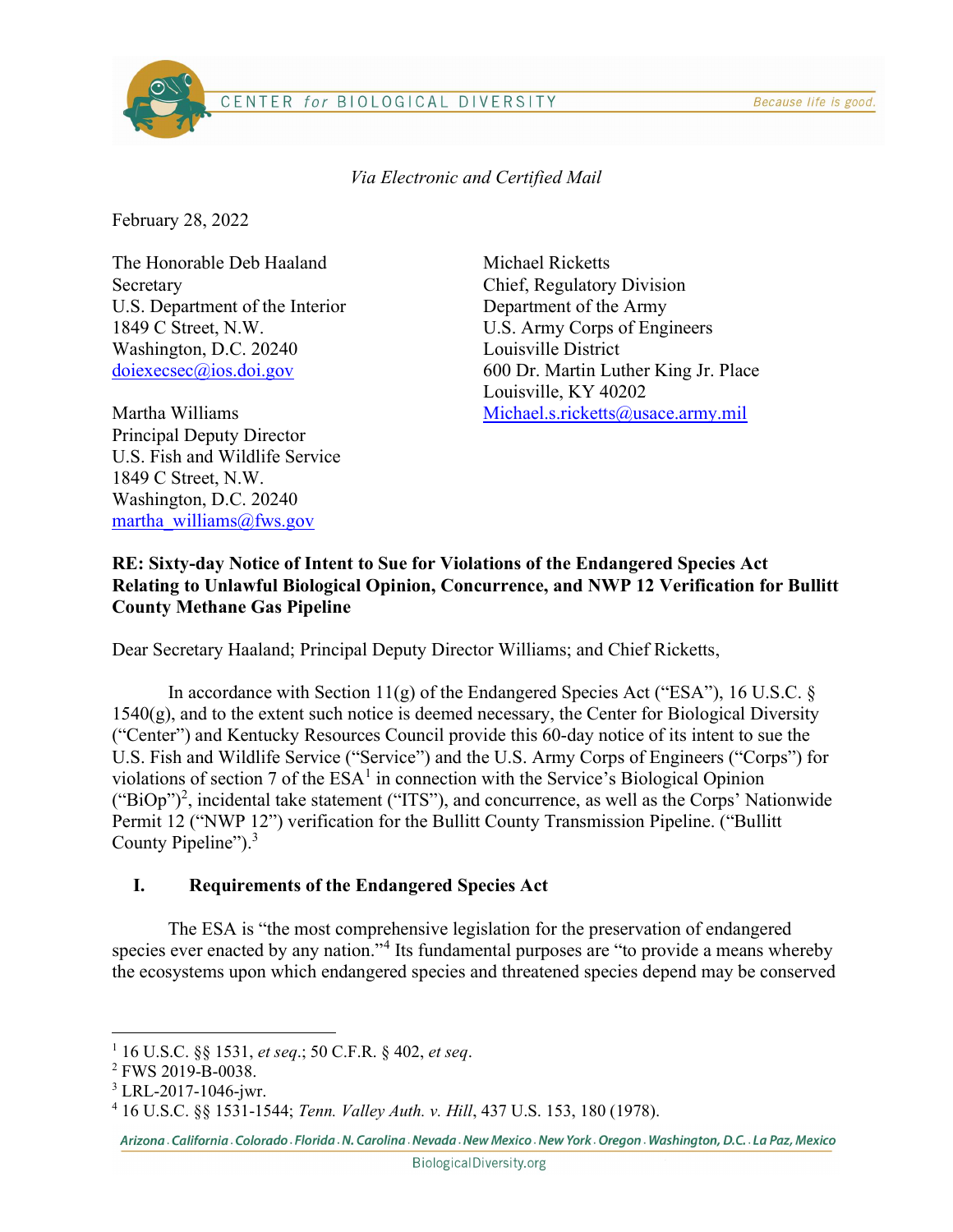[and] to provide a program for the conservation of such endangered species and threatened species  $\dots$ ."

To achieve these objectives, the ESA directs the Secretary of the Interior, through the Service, to determine whether imperiled species are "threatened" and "endangered" and place them on the list of protected species.<sup>6</sup> An "endangered" or "threatened" species is one "in danger of extinction throughout all or a significant portion of its range," or "likely to become endangered in the near future throughout all or a significant portion of its range," respectively.<sup>7</sup>

Once a species is listed, the ESA provides a variety of procedural and substantive protections to ensure not only the species' continued survival, but its ultimate recovery, including the designation of critical habitat, the preparation and implementation of recovery plans, the prohibition against the taking of listed species, and the requirement for interagency consultation.<sup>8</sup>

Section 7 of the ESA requires all federal agencies to ensure that any action authorized, funded, or carried out by the agency is not likely to (1) jeopardize the continued existence of any threatened or endangered species or (2) result in the destruction or adverse modification of the critical habitat of such species.<sup>9</sup> For each federal action, the action agency must request from the Service whether any listed or proposed species may be present in the area of the agency action.<sup>10</sup> If listed or proposed species may be present, the federal agency must prepare a "biological assessment" to determine whether the listed species may be affected by the proposed action.<sup>11</sup>

If the action agency determines that its proposed action may affect any listed species or critical habitat, the agency must engage in formal consultation with the Service.<sup>12</sup> To complete formal consultation the Service must provide a biological opinion explaining how the proposed action will affect the listed species and its habitat, including critical habitat.<sup>13</sup>

If the biological opinion concludes that the action is not likely to jeopardize the continued existence of a listed species, and will not result in the destruction or adverse modification of critical habitat, the Service must provide an incidental take statement, specifying the amount or extent of such incidental taking on the listed species, any "reasonable and prudent measures" necessary or appropriate to minimize such impact, the "terms and conditions" that must be complied with to implement those measures, reporting requirements, and, procedures to handle or dispose of any individuals of a species actually taken.<sup>14</sup>

- $^7$  *Id.* § 1532(6), (20).
- $8$  *Id.* §§ 1533(a)(3), 1533(f), 1536, 1538.
- $9$  *Id.* § 1536(a)(2).
- $10$  *Id.* § 1536(c)(1); 50 C.F.R. § 402.12.
- $11$  16 U.S.C. § 1536(c)(1).
- <sup>12</sup> 50 C.F.R. § 402.14.
- <sup>13</sup> 16 U.S.C. § 1536(b); 50 C.F.R. § 402.14.

 $5$  16 U.S.C. § 1531(b).

 $6$  *Id.* § 1533.

<sup>&</sup>lt;sup>14</sup> 16 U.S.C. § 1536(b)(4); 50 C.F.R. § 402.14(i)(1).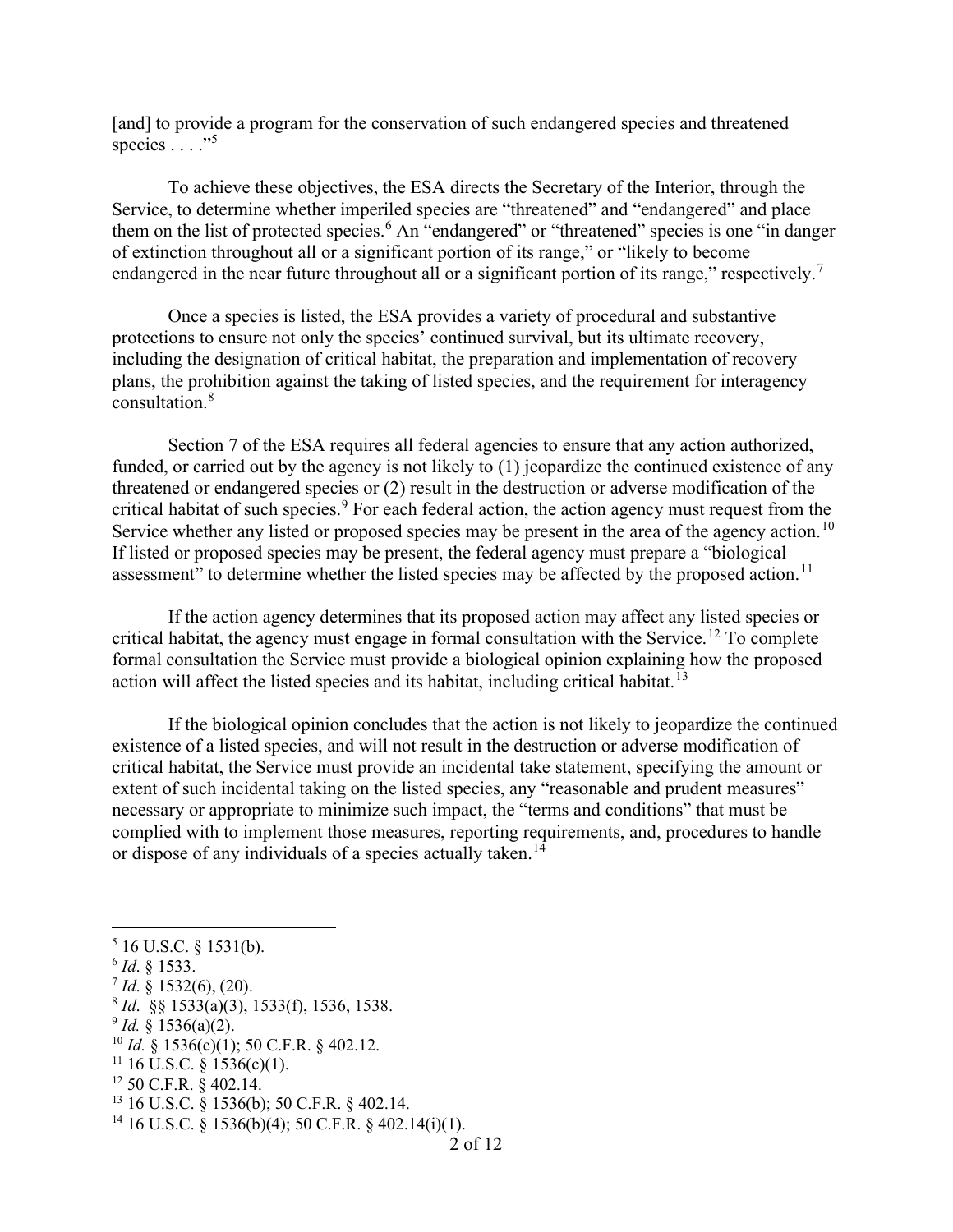Section 9 of the ESA and its implementing regulations prohibit the unauthorized "take" of listed species.<sup>15</sup> "Take" is defined broadly to include harming, harassing, trapping, capturing, wounding or killing a protected species either directly or by degrading its habitat.<sup>16</sup> Taking that is in compliance with the terms and conditions specified in a biological opinion is not considered a prohibited taking under Section 9 of the ESA.<sup>17</sup> These protections are intended to ensure the conservation of listed species.

# II. Project Background

Louisville Gas & Electric ("LG&E") proposes to construct a 12-mile methane gas transmission pipeline to service Jim Beam's facilities in eastern Bullitt County, Kentucky. The pipeline's proposed route includes 71 stream crossings and would also impact wetlands, thus requiring LG&E to obtain a dredge and fill permit from the Army Corps pursuant to section 404 of the Clean Water Act ("CWA"). The project's proposed route would also impact sinkholes, karst cave terrain, and nearly 40 acres of forested habitat.<sup>18</sup>

On December 29, 2020, the Corps wrote to the Service requesting initiation of formal consultation pursuant to section 7(a)(2) of the ESA, based on its determination that construction is likely to adversely affect the endangered Indiana bat (Myotis sodalis) and the threatened Kentucky glade cress (Leavenworthia exigua var. laciniata). The Corps also determined that the pipeline is not likely to adversely affect the endangered gray bat (Myotis grisescens) or adversely modify designated critical habitat for Kentucky glade cress.<sup>19</sup> Finally, the Corps concluded that the pipeline is likely to adversely affect the threatened northern long-eared bat (Myotis septentrionalis)<sup>20</sup>, but that any effects were addressed by the Service's programmatic biological opinion for the species' January 5, 2016 final 4(d) rule.<sup>21</sup> The Corps' determinations were based on a Biological Assessment ("BA") dated November 13, 2020 and prepared on behalf of the Corps by a contractor of  $LGAE$ 's named Cardno.<sup>22</sup>

On January 15, 2021, the Service provided its concurrence with these determinations and agreed to engage in formal consultation with the Corps regarding the pipeline's effects on Indiana bat and Kentucky glade cress.<sup>23</sup> The Service thus conducted no further analysis on impacts to the gray bat or northern long-eared bat.

The Service issued the BiOp for the pipeline on June 9, 2021, concluding that the project is not likely to jeopardize the Indiana bat or the Kentucky glade cress. The BiOp included an ITS

<sup>15</sup> 16 U.S.C. § 1538(a)(1); 16 U.S.C. § 1533(d); 50 C.F.R. § 17.31.

<sup>16</sup> See 16 U.S.C. § 1532(19).

 $17$  16 U.S.C. § 1536(o)(2).

<sup>18</sup> Van Velzer, R. (2020, March 5) Timeline: Jim Beam Wanted More Natural Gas, But Didn't Want To Pay For Bullitt Co. Pipeline. WFPL. https://wfpl.org/timeline-jim-beam-wanted-more-natural-gas-butdid-not-want-to-pay-for-the-pipeline/ (last checked December 28, 2021).

<sup>19</sup> Exh. 1 at 2-3.

 $20$  Cardno. Biological Assessment for the Bullitt County Transmission Line (December 29, 2020), at 22.

 $21$  Exh. 1 at 2.

 $22$  BA.

 $23$  Exh. 2 at 2-3.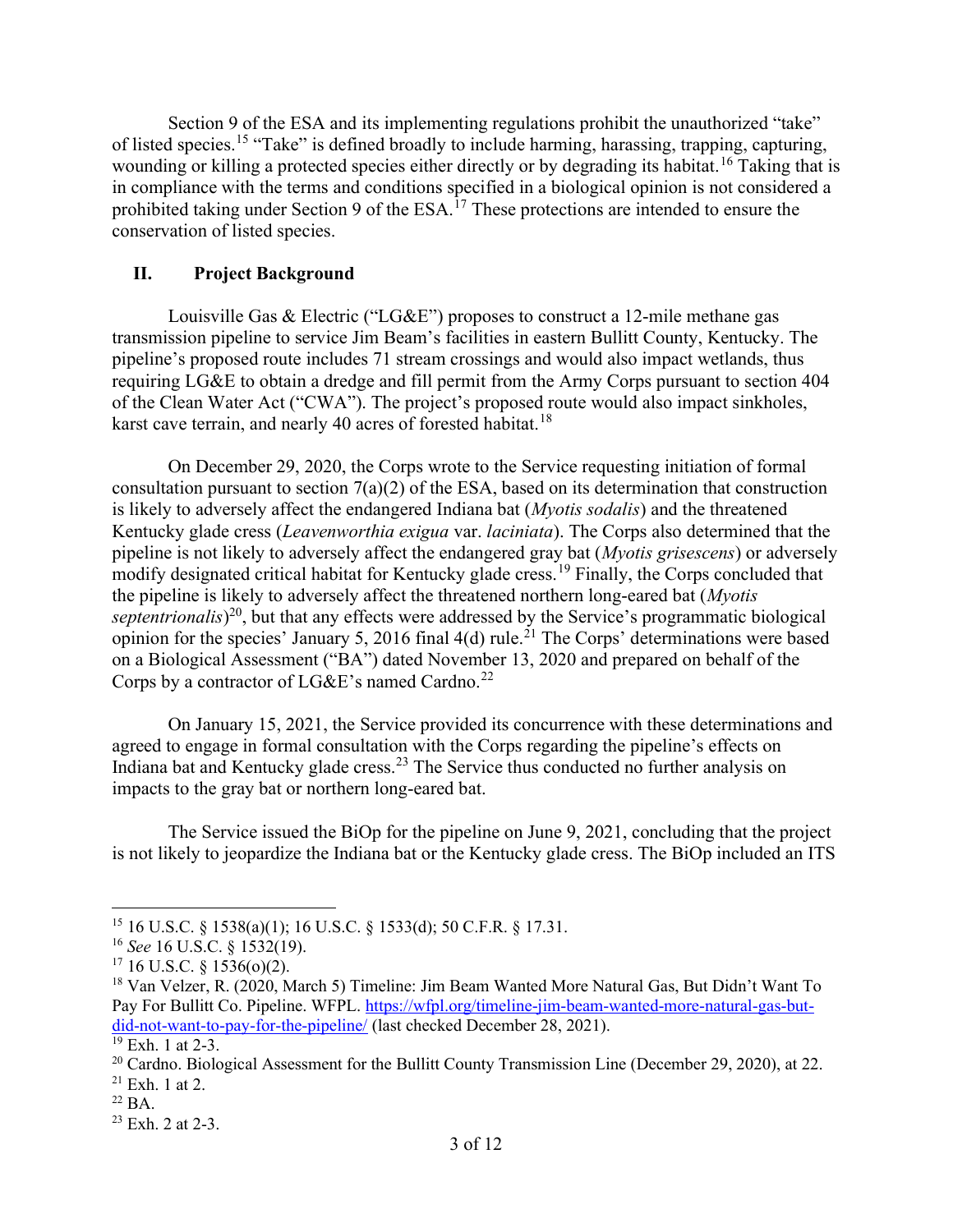with take limits for the Indiana bat, as well as terms and conditions for compliance with those take limits.

On August 26, 2021, the Corps issued the NWP 12 verification to  $LGAE<sup>24</sup>$ . The verification incorporates by reference the conditions of the Service's ITS, conditioning the CWA section 404 coverage on compliance with the BiOp's ITS conditions.

### III. The Three Listed Bat Species Are All Dependent on Cave Habitat, Much of Which Has Not Been Documented

The Indiana bat, northern long-eared bat ("NLEB"), and gray bat all rely upon caves, sinkholes, and other underground features for significant portions of their lifecycle.

The Indiana bat is a medium-sized, "temperate, insectivorous, migratory bat that hibernates colonially in caves and mines in the winter.<sup>"25</sup> The species ranges throughout much of the U.S. Northeast, Midwest, and Southeast. Indiana bat winter habitat is located in close proximity to its spring and fall habitat. Prior to winter, Indiana bats utilize fall swarming habitat within 5 to 10 miles of winter hibernacula, as bats mate and forage to accumulate enough fat to survive hibernation.<sup>26</sup> After emerging from hibernation, Indiana bats use spring staging habitat within one-half mile to one mile of hibernacula, where pregnancy is initiated via delayed fertilization in breeding females.<sup>27</sup>

NLEBs are a medium-sized bat distinguished by their large ears. The species ranges across much of the eastern and north central United States, as well as all Canadian provinces. Similar to the Indiana bat, NLEBs are found in forested habitats during the summer and hibernate in caves with high humidity during the winter.<sup>28</sup> Males and non-reproductive females also use caves as roosting habitat during summer. $29$ 

The gray bat is "perhaps, the most restricted to cave habitats of any U.S. mammal."<sup>30</sup> It has a smaller range than the other two species and is found in a handful of states in the Midwest and Southeast. Gray bats are year-round cave obligates that roost in caves all year long.<sup>31</sup> During winter, gray bats hibernate in deep, vertical caves.<sup>32</sup>

 Although significant advancements have been made regarding the distribution of these bats since their listing under the ESA, Kentucky is rich in cave and karst habitat that could be used by any of the three bat species, many of which have yet to be documented.

<sup>24</sup> LRL-2017-1046-jwr.

<sup>&</sup>lt;sup>25</sup> U.S. Fish and Wildlife Service. Indiana Bat Draft Revised Recovery Plan (April 2007), at p. 7; see also, BiOp at 26, 32.

 $26$  BiOp at 34.

 $^{27}$  *Id.* at 33.

<sup>&</sup>lt;sup>28</sup> https://www.fws.gov/Midwest/endangered/mammals/nleb/pdf/NLEBFactSheet01April2015.pdf (last checked December 10, 2021).

 $^{29}$  *Id.* 

<sup>&</sup>lt;sup>30</sup> U.S. Fish and Wildlife Service. Gray Bat Recovery Plan (July 1, 1982), at 4.

 $31$  BA at 7.

 $32$  Exh. 3 at 3.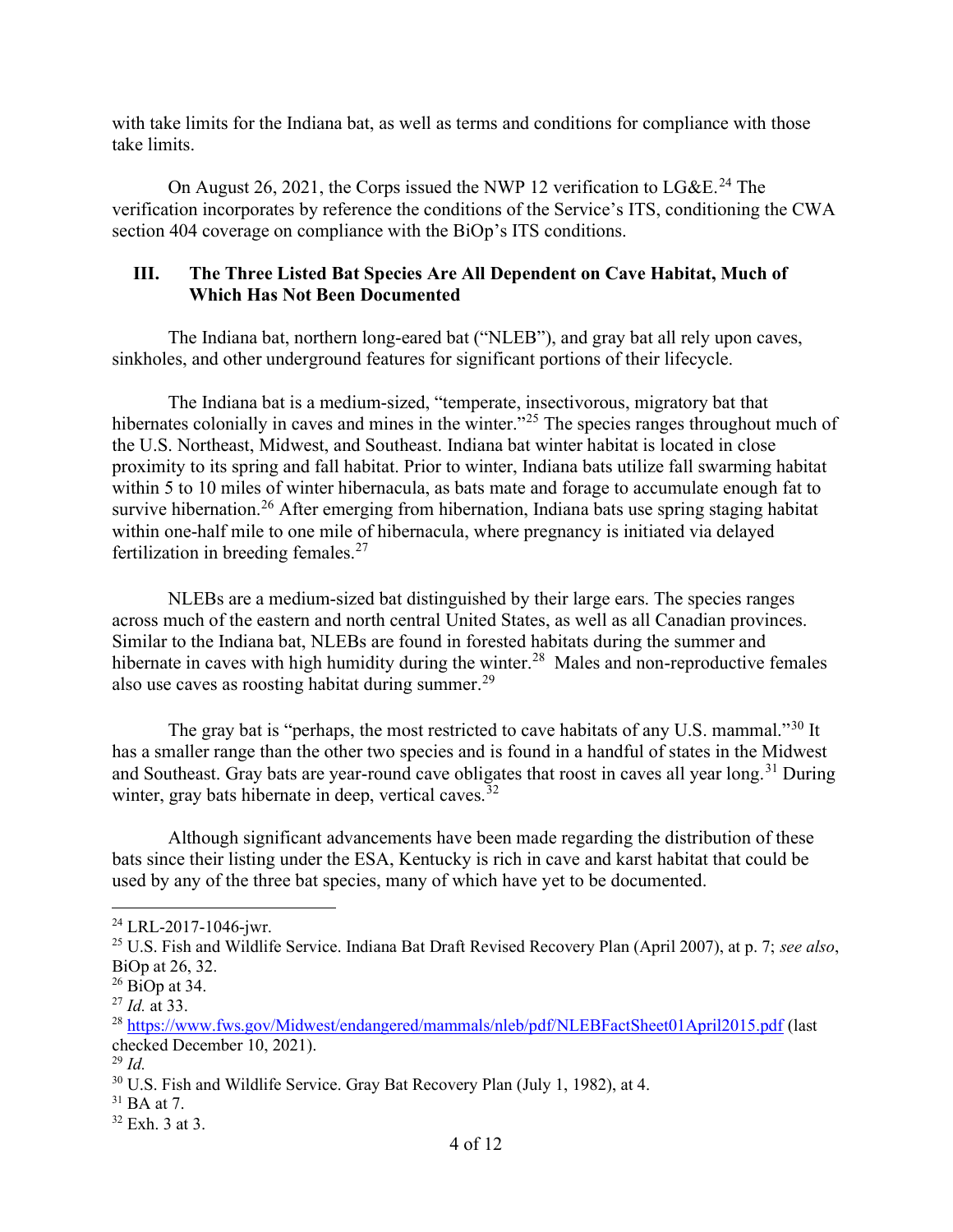For example, the draft revised Indiana Bat Recovery Plan states that "[a]lthough locations of many (presumably the majority of) Indiana bat hibernacula are known, further surveys of caves and abandoned mines are warranted."<sup>33</sup> As the Service notes, "many Indiana bats may colonize new sites and recolonize formerly occupied sites within their range." Thus, "strategic searches for undocumented and historic hibernacula may be prudent."<sup>34</sup> The Plan specifically directs the Service to "search for new winter populations and historically important Indiana bat roost sites" as a necessary recovery action.<sup>35</sup>

 Similarly, the Service's Kentucky Field Office has stated that "[i]t is likely that other, undocumented northern long-eared bat hibernacula exist in Kentucky, especially at caves and other cave-like structures that are not subject to routine monitoring for federally-listed bats." Accordingly, the Service "expect[s] the number of known hibernacula to increase as a result of increased monitoring and survey efforts for the northern long-eared bat that will occur now that the species is listed." $36$ 

# IV. Violations of the Endangered Species Act

### A. The Service's Conclusion that the Pipeline Route Does Not Contain Cave Habitat for the Three Bat Species Lacks a Rational Basis

The Service concluded that there is no suitable cave habitat for any of the three bat species along the proposed 12-mile pipeline route. This conclusion was arbitrary and lacked a rational basis because: (1) the Corps did not conduct any cave surveys and failed to apply specific survey protocols for the Indiana bat within Kentucky; (2) the Service ignored the best available biological information from a variety of sources regarding the presence of cave habitat.

# 1. The Corps Did Not Conduct Cave Surveys, and Failed to Apply Survey Protocols for the Indiana Bat within Kentucky

The Service's BiOp acknowledged that the pipeline is likely to adversely impact summer roosting habitat of the Indiana bat, based on "the presence of several known Indiana bat maternity colonies in close proximity" to the proposed route.<sup>37</sup> The BiOp, however, reached an arbitrary conclusion that Indiana bat winter hibernacula habitat, and associated spring staging and fall swarming habitat, are absent from the project area.<sup>38</sup>

The BiOp's conclusion is based on vague and contradictory information provided by the Corps in the BA and supporting documents. As noted in the BiOp, the Corps states in the BA

https://www.fws.gov/frankfort/pdf/20160601%20Revised%20FDBatConservStrategy%20ac.pdf (last checked December 27, 2021).

<sup>33</sup> Indiana Bat Recovery Plan, at p. 150.

<sup>34</sup> Id.

 $35$  *Id.* 

<sup>36</sup> U.S. Fish and Wildlife Service, Kentucky Field Office. Revised Conservation Strategy for Forest-Dwelling Bats in the Commonwealth of Kentucky, v.2 (April 2015), at 6.

<sup>37</sup> BiOp at 33.

 $38$  *Id.* at 33-34.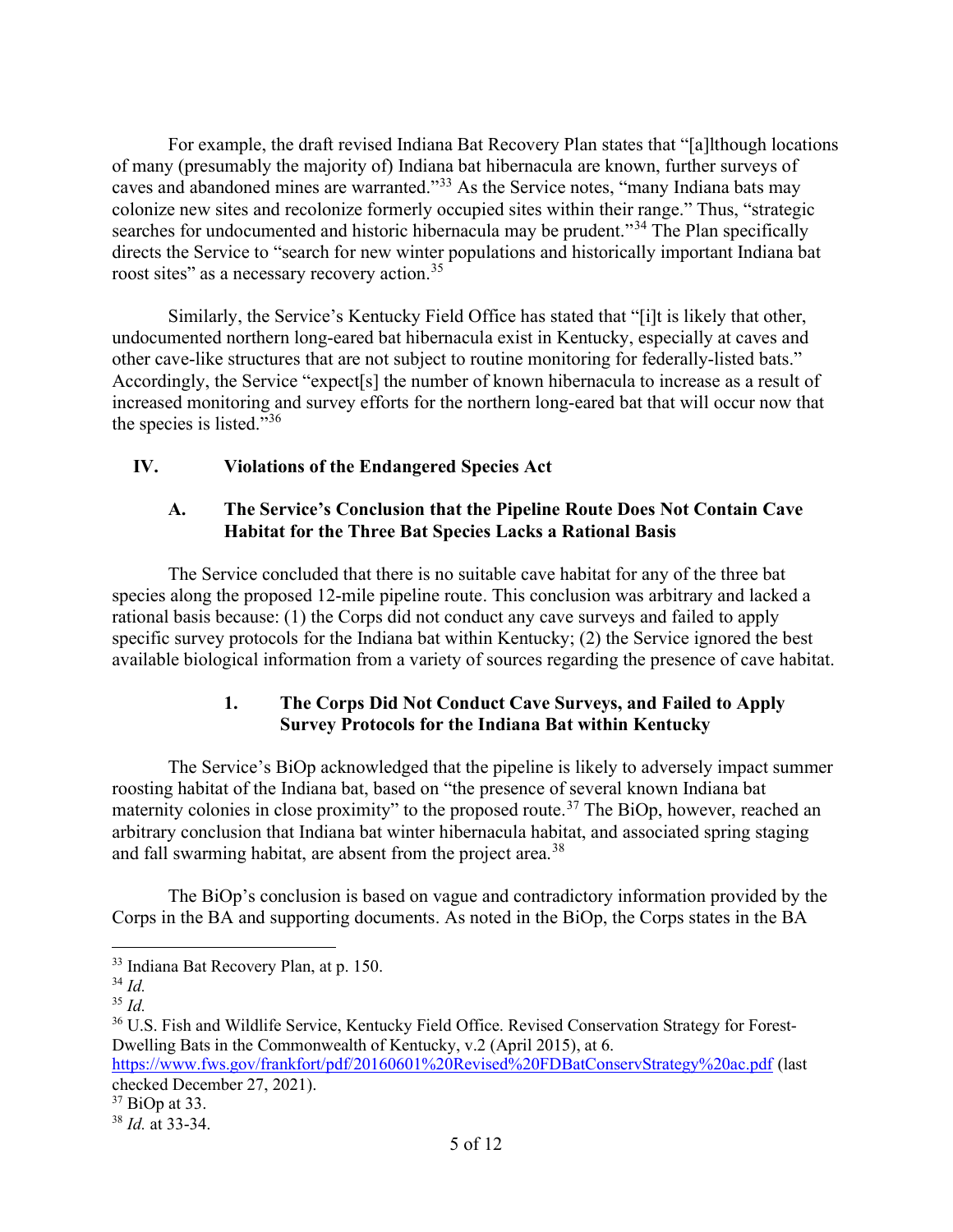that "a field survey and review of available maps," was done in order to assess whether any caves or other underground features were present along the proposed route, but that "[n]one of these potential habitat features were found."<sup>39</sup>

The Corps' statement that field surveys for winter hibernacula were conducted is, however, directly contradicted by the Technical Assistance Request describing the threatened and endangered species review done by Cardno on behalf of LG&E. As clearly stated in that document, "a cave survey was not conducted."<sup>40</sup> Instead, the contractor refers to a "visual survey of potential habitat only," in which "[n]o caves were found."<sup>41</sup>

While the BA and BiOp infer that Cardno specifically surveyed for caves and winter hibernacula, the contractor's own technical document makes clear that no such survey was conducted. Instead, the potential presence of cave habitat was only considered incidentally as part of a vaguely described "visual survey." Further, the Technical Assistance Request describes the full extent of bat habitat review conducted, describing only a search for forested habitat within the "summer and foraging ranges" of the species in question.<sup>42</sup> The Service's reliance on the Corps' self-contradictory information and supporting documents for its conclusion that caves and potential cave-related habitat are categorically absent along the proposed pipeline route was arbitrary and capricious.

The Service's lackadaisical acceptance of incidental visual surveys as proof of cave absence is also counter to its own specific survey protocols for Kentucky. In 2017, the Service issued its "Supplemental Indiana Bat Survey Guidance for Kentucky," in an effort to remedy "survey data and results" that are "insufficient, invalid, or of poor quality due to a variety of factors," including "overlooking potential hibernacula."<sup>43</sup> The agency further notes that "[d]evelopment of these protocols is important in Kentucky" for several reasons, including the presence of "areas of Kentucky which are subject to development and other activities that could adversely affect Indiana bat hibernacula have not been adequately surveyed."<sup>44</sup> Further, "[t]his information is typically necessary for [ESA section 7 consultations.]"<sup>45</sup>

The Guidance document prescribes a phased "potential winter hibernacula survey process."<sup>46</sup> Phase I, Initial Project Screening, involves a "habitat assessment to determine presence of winter habitat." This assessment must be based on "on-site visits" and a "review of aerial photography and other maps."<sup>47</sup> The Phase I assessment must meet a long list of stringent criteria. For natural gas pipelines, "a field survey . . . of all land within one-half mile of the edge of the project

<sup>39</sup> BiOp at 32-33.

 $40$  Exh. 3 at 3.

 $^{41}$  *Id.* at 5.

 $42$  *Id.* at 1.

<sup>&</sup>lt;sup>43</sup> U.S. Fish and Wildlife Service. Supplemental Indiana Bat Survey Guidance for Kentucky (May 1, 2017), at 3.

 $44$  *Id.* at 2.

 $45$  *Id.* at 2.

 $46$  *Id.* at 4.

 $47$  *Id.* at 4.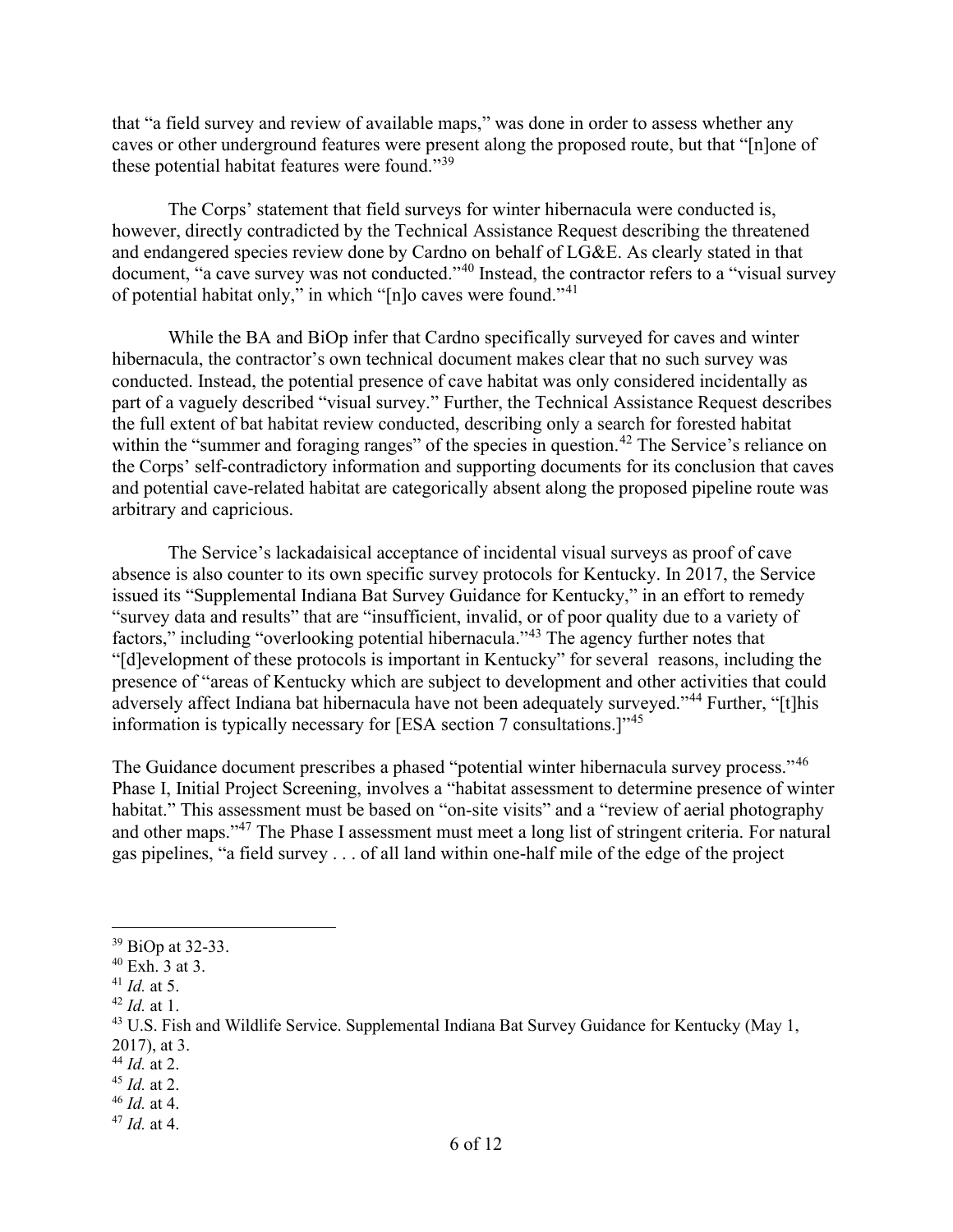footprint" is required to identify potential hibernacula for Indiana bats and NLEBs.<sup>48</sup> This survey must assess a long list of specific physical features within the survey area.<sup>49</sup>

The incidental "visual survey" conducted by Cardno fails to implement specific guidance the Service has issued for surveying potential Indiana bat winter hibernacula within Kentucky. Cardno did not conduct on-site visits to assess cave habitat within a half-mile of the project boundary, did not assess all required physical features therein, and limited its review of aerial photography to potential summer roosting habitat. By failing to demand adherence to the specific winter hibernacula surveys it itself has developed, the Service's conclusion that the pipeline route is absent of cave habitat was arbitrary and capricious.

# 2. The Service Ignored the Best Available Biological Information that the Project Area Contains Karst Cave Features.

The Service's reliance on Cardno's incidental visual survey was further arbitrary given that the agency had available to it biological information indicating that there are in fact extensive subterranean features throughout the project area, but ignored that information.<sup>50</sup> This information was either directly provided to the Service, or was readily available to the agency through public sources. For example:

- LG&E documented its knowledge of sinkholes in the project corridor for the Service as early as 2017, while describing a potentially-affected Kentucky glade cress population location: "[t]he soils in this area were observed as thin, bare (non-existent) in several locations, and often contained exposed rock layers within and adjacent to sinkholes."<sup>51</sup> In the memo, LG&E's contractor Cardno included a map that identifies 7 potential sinkholes inside the construction corridor of the pipeline.<sup>52</sup>
- On August 7, 2019 Keith Hurt wrote to the Corps to warn that "the gas line will run directly through a sinkhole on my property."<sup>53</sup>
- A deep, vertical cave with streamflow has been documented adjacent to the project area. $5\frac{3}{4}$  On November 14, 2019, Kimberly Brown e-mailed the Corps and notified it that, on her land in the path of the pipeline is a sinkhole. She went on to state, "[w]e believe it is the opening to a massive cave. We have seen bats coming from the ground in the area. We believe there is running water down there.<sup>"55</sup> The email included photographs documenting the significant depth and width of the sinkhole.

<sup>48</sup> Supplemental Indiana Bat Survey Guidance for Kentucky at 6.

 $49$  *Id.* at i.

 $50$  Defs. Of Wildlife v. United States DOI, 931 F.3d 339, 346 (4th Cir. 2019).

 $51$  Exh. 4 at 2.

 $52$  *Id.* at 6.

<sup>53</sup> Exh. 5.

<sup>54</sup> See, e.g., https://app.box.com/s/2vbwnrxetgdvj3b3jbn11j54m1antabf for a video of a vertical cave entrance with a subterranean watercourse, within a quarter-mile of the project corridor on the Iola property and recorded by the property owner David Brown on September 2, 2021; see also, Exh. 6, for a map marking the location of these karst features where this video was recorded.  $55$  Exh. 7.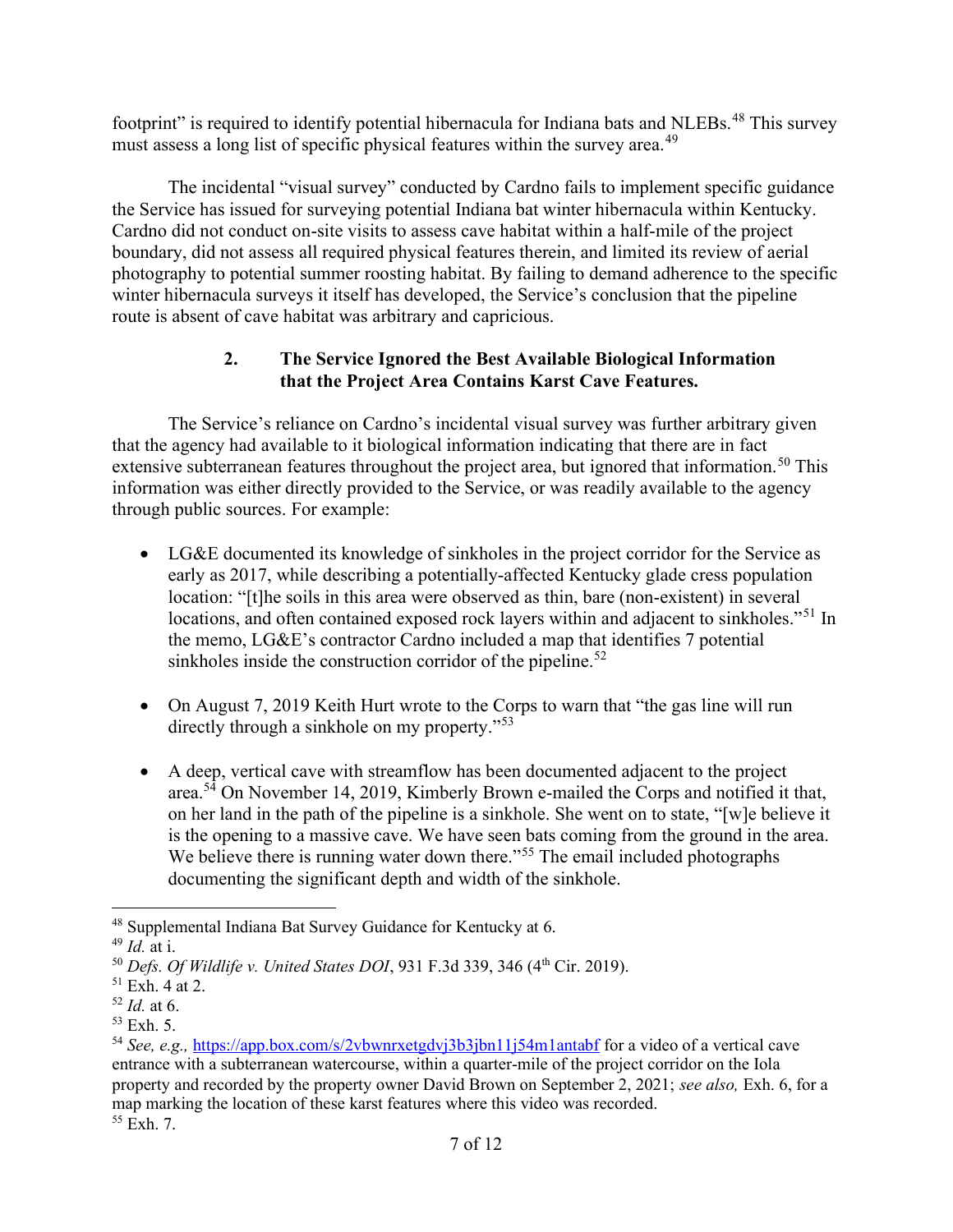- On December 1, 2019, Vanessa Allen emailed the Corps, objecting to the project on the grounds that "I have what is well-documented as 'intense karst' land. There are multiple caves, underground springs, and sinkholes that are not documented anywhere on LG&E's 'surveys' and will be in the direct path of the planned pipeline." The email included photographic documentation of the caves, sinkholes, and underground springs on her property.<sup>56</sup>
- On October 7, 2020, LG&E submitted to the Kentucky Division of Water a supplement to its application for a water quality certification, which noted the presence of sinkholes along the project route.<sup>57</sup>
- On December 16, 2020, a group consisting of local residents in the project area called Friends of Cedar Grove e-mailed comments to the Service warning of "karst and innumerable sinkholes" in the path of the pipeline. $58$
- The United States Geologic Survey and the Kentucky Geologic Map Service of the University of Kentucky both provide maps that are freely available online and indicate strong potential for karst terrain in the project area.<sup>59</sup> The Kentucky Geological Survey at the University of Kentucky provides a resource about the geology of Bullitt County that is also freely available online, and that provides a photograph of multiple sinkholes in eastern Bullitt County, and cautions that other karst features such as caves may be present in the area, and that many sinkholes have not been mapped. $60$

# B. The Service's Consultation Determinations Are All Arbitrarily Based on the Assumption that Caves and Cave Habitat are Absent from the Pipeline Route

# 1. The Biological Opinion's Jeopardy Determination and Incidental Take Statement for the Indiana Bat are Unlawful

The Service's arbitrary conclusion that caves and winter hibernacula are absent from the proposed pipeline route undermines the BiOp's jeopardy analysis and ITS for the Indiana bat. By misapprehending the environmental context of the project, the Service rendered its no-

 $56$  Exh. 8 at 1, 4.

<sup>57</sup> Cardno. Water Quality Certification Supplement (October 7, 2020), at 77.

<sup>58</sup> Exh. 9 at 6; see also, Exh. 10 at 4, 6.

<sup>59</sup> https://www.usgs.gov/media/images/karst-map-conterminous-united-states-2020 (last checked November 18, 2021) (showing the project area in Bullitt County covered in potential karst terrain); https://kgs.uky.edu/kygeode/geomap/ (last checked November 18, 2021) (showing the project area in Bullitt County covered in potential karst terrain).

<sup>60</sup> https://kgs.uky.edu/kgsweb/download/misc/landuse/BULLITT/bullittissues.htm (last checked November 18, 2021) ("Cover-collapse sinkholes (outlined in red) in eastern Bullitt County are typical in

areas of karst geology, which feature caves, underground streams, sinkholes, and springs. Many sinkholes such as these have not been mapped. The construction implications of these features must be addressed for any type of development.").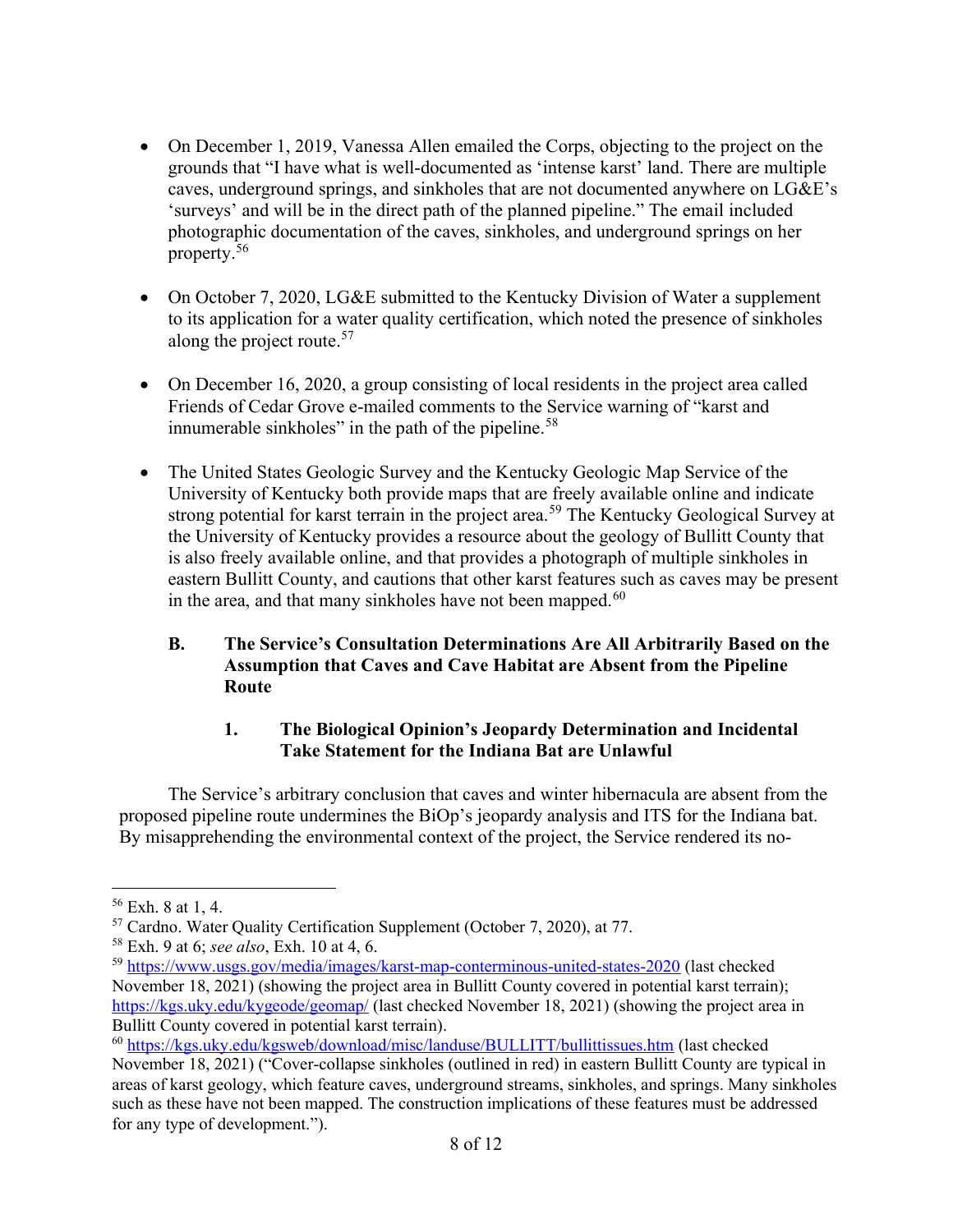jeopardy conclusion "necessarily arbitrary."<sup>61</sup> Furthermore, by excluding potential impacts to winter hibernacula, and associated spring staging and fall swarming habitat, the Service failed to properly evaluate the effects of the project on the Indiana bat in its  $\text{BiOp}_2^{62}$  foreclosing a lawful analysis of the impacts of the project.  $63$ 

With the addition of winter, fall, and spring habitat impacts to its analysis, the Service's take count could rise substantially, resulting in a more significant impact to the species and increasing the likelihood of a jeopardy determination. Such modifications in the analysis could also result in different limitations and conditions for Indiana bats in the ITS. This outcome is made more likely by the fact that the Service generated its take projection using the acreage of habitat affected as a proxy.<sup>64</sup>

### 2. The Northern Long-Eared Bat and Gray Bat Concurrences are Unlawful

The Service's arbitrary conclusion that caves, and by extension, cave habitat, are absent from the proposed pipeline route undermines the agency's concurrence with the Corps' determination that no consultation was required pursuant to the Service's programmatic biological opinion for the NLEB's 4(d) rule, as well as its concurrence with the Corps' determination that the pipeline is not likely to adversely affect the gray bat.

With respect to NLEBs, by erroneously discounting the presence of caves and potential cave habitat for both winter hibernacula and summer roosting, the Service eliminated entire categories of project impacts from the analysis, preventing a proper determination of whether the NLEB's 4(d) rule provides take coverage for the pipeline's foreseeable impacts.

The 4(d) rule makes clear that the Service must provide a project-specific consultation for NLEBs in order to achieve take coverage for this project.<sup>65</sup> By ignoring available biological information on potential cave habitat and tree roosting habitat within the action area<sup>66</sup>, the Service's concurrence with the Corps' claims to take coverage under the 4(d) rule was rendered unlawful. Without an analysis of the presence of potential winter hibernacula and maternity roost trees, the Service was unable to determine whether the specific types of take involved in the project were covered under the 4(d) rule.

 Similarly, the Service's arbitrary conclusion that caves and cave habitat are categorically absent from the proposed pipeline route undermines the agency's concurrence with the Army Corps' determination that the project is not likely to adversely affect gray bats, which are yearround cave obligates. A lawful effects analysis by the Service may have produced a different concurrence result, resulted in a gray bat analysis being included in the BiOp, and may have

 $^{61}$  Appalachian Voices v. United States DOI, 2022 U.S. App. LEXIS 3147 at 35-36 (4<sup>th</sup> Cir. 2022) (citing 50 C.F.R. §§ 402.02, 402.14(g)(4)).

 $62$  50 C.F.R. 402.14(g)(3).

 $63$  Conner v. Burford, 848 F.2d 1441, 1453 (9<sup>th</sup> Cir. 1988) (citing North Slope Borough v. Andrus, 642 F.2d 589, 608 (D.C. Cir. 1980).

 $64$  BiOp at 48.

<sup>65</sup> 81 Fed. Reg. at 1901 (Jan. 14, 2016).

<sup>66</sup> Exh. 1 at 2.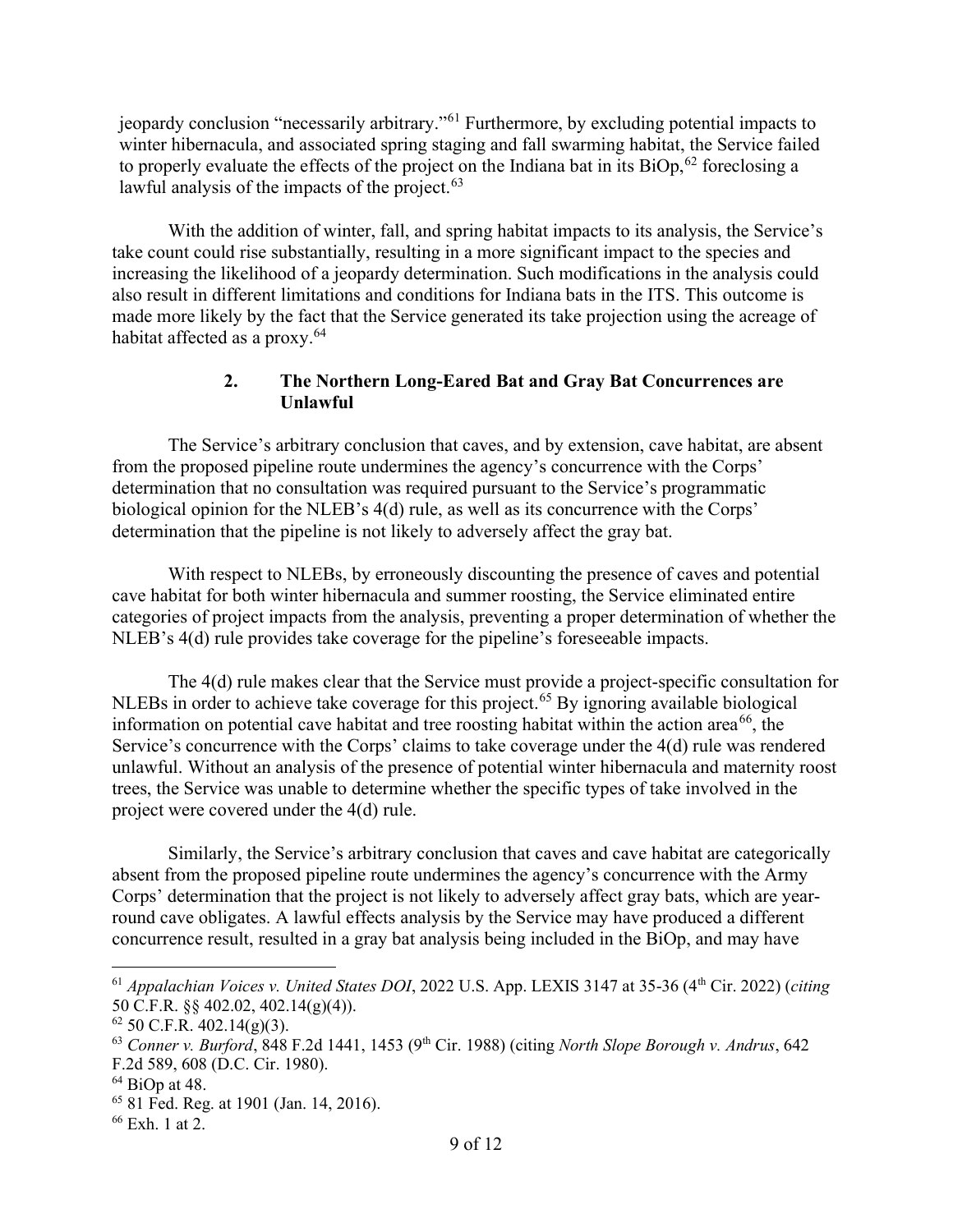produced different ITS conditions for the protection of cave habitat. Because the Service gave an explanation for its decision that runs counter to the evidence before the agency, the Service's concurrence, BiOp and ITS are arbitrary, capricious, an abuse of discretion, and otherwise not in accordance with the ESA with respect to gray bat impacts.

### V. The Corps' Nationwide Permit 12 Verification is Invalid

The BiOp and its ITS for the Bullitt County Pipeline are unlawful, and thus the Corps' reliance on the BiOp and ITS in issuing and approving the August 26, 2021 NWP 12 verification<sup>67</sup> for the Bullitt County Pipeline was arbitrary, capricious, an abuse of discretion, and otherwise not in accordance with the ESA.<sup>68</sup> The Corps explicitly incorporated the terms and conditions of the BiOp's ITS into the verification, making 404 authorization under NWP 12 conditional upon compliance with the incidental take provisions of the unlawful ITS.<sup>69</sup> The NWP 12 verification is therefore arbitrary, capricious, and invalid. LG&E therefore lacks valid coverage under §404 of the Clean Water Act for construction of the Bullitt County Pipeline, until such time that the Corps issues a new NWP 12 verification based on a valid biological opinion.<sup>70</sup> Alternatively, the Corps could provide LG&E with valid §404 coverage for this pipeline via a new, project-specific 404 permit.

# VI. Conclusion

For the reasons described above, the Service's BiOp, ITS, and concurrences for the NLEB and gray bat are unlawful under the Endangered Species Act. These violations are largely based in the Service's failure to require that the Corps utilize valid surveys to determine to presence of potential cave habitat and cave-related habitat for the Indiana bat, NLEB, and gray bat. The Service's conclusion that caves and associated habitat are absent was based on unreliable and contradictory information provided by the Corps, and the Service failed to demand that the Corps apply cave survey protocol that the agency has specifically developed for Kentucky. The Service also ignored a wealth of available biological information from a variety of sources indicating that there is indeed extensive cave and karst habitat along the proposed pipeline route, ultimately reaching a conclusion that runs counter to the evidence before the agency. By arbitrarily concluding that such habitat is absent, the Service also undermined the legality of no-jeopardy determination and ITS for the Indiana bat, and its concurrence with the Corps that the project is not likely to adversely affect the NLEB and gray bat. By relying on the unlawful BiOp and ITS, the Corps has issued an invalid NWP 12 verification.

If the Service and the Corps do not take the required steps outlined herein within the next sixty days, the Center and Kentucky Resources Council intend to file suit in federal court.

Please contact me if you have any questions, or if you wish to discuss this matter.

<sup>&</sup>lt;sup>67</sup> The Corps variously refers to this document as a verification and an authorization.

 $68$  16 U.S.C. § 1536(a)(2).

<sup>69</sup> LRL 2017 1046 jwr at pdf p.15.

 $70$  The legitimacy of the Corps' reliance on NWP 12 in the first instance is contingent on the outcome of ongoing federal litigation. See Center for Biological Diversity v. U.S. Army Corps of Engineers, No. CV-21-47-GF-BMM (D. Mont.).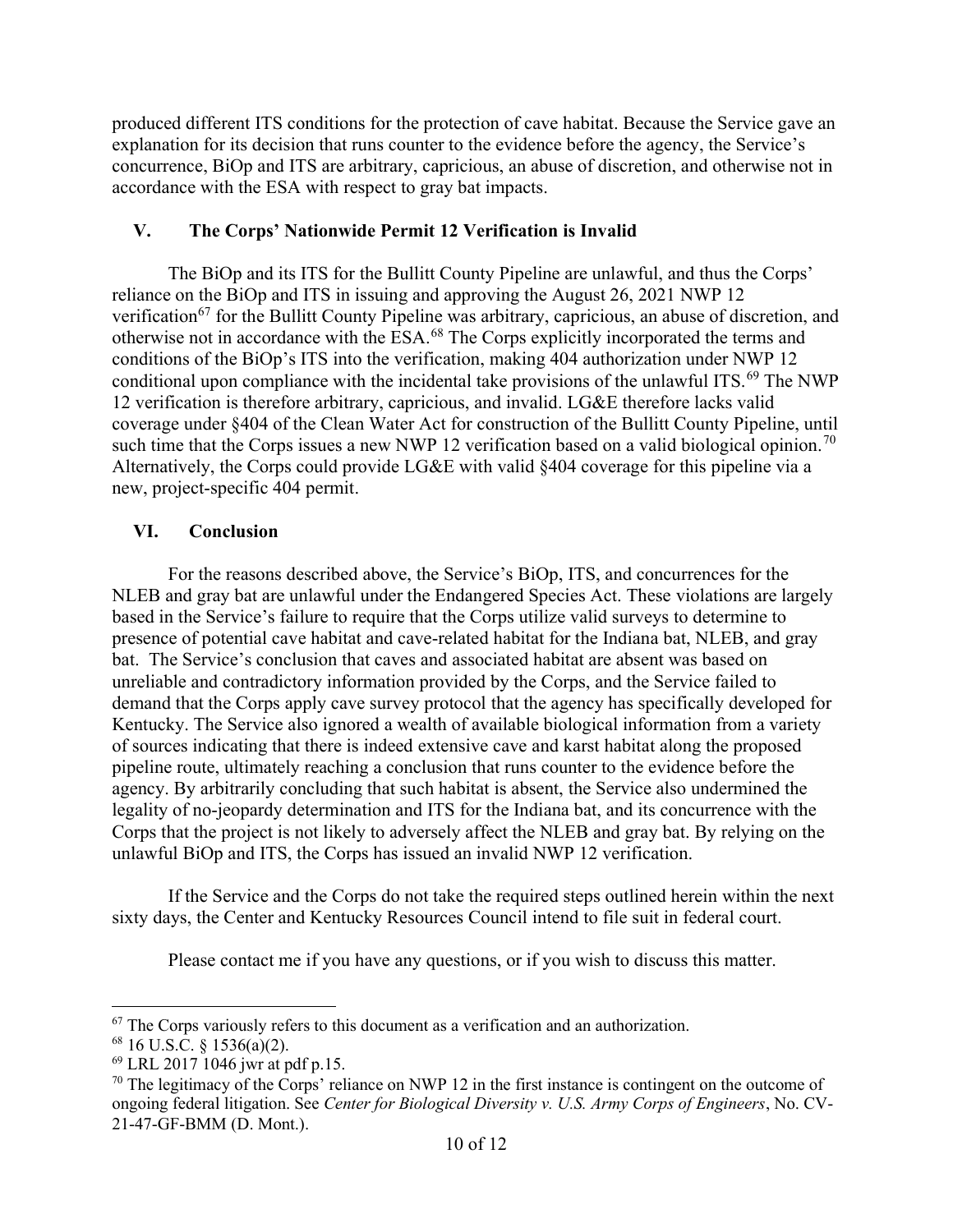Sincerely,

Pinker  $\frac{1}{2}$ 

Perrin W. de Jong Staff Attorney Center for Biological Diversity P.O. Box 6414 Asheville, NC 28816 (828)252-4646 perrin@biologicaldiversity.org

cc: Governor Andy Beshear 700 Capitol Avenue, Suite 100 Frankfort, Kentucky 40601

> Secretary Rebecca Goodman Kentucky Energy & Environment Cabinet 300 Sower Boulevard Frankfort, KY 40601

Kent Chandler, Chair Kentucky Public Service Commission: 211 Sower Boulevard P.O. Box 615 Frankfort, Kentucky 40602

Jennifer Garland Deputy Field Supervisor Kentucky Ecological Services Field Office U.S. Fish & Wildlife Service Jennifer\_garland@fws.gov

John R. Crockett III, President Louisville Gas & Electric c/o CT CORPORATION SYSTEM 306 West Main Street, Suite 512 Frankfort, Kentucky 40601